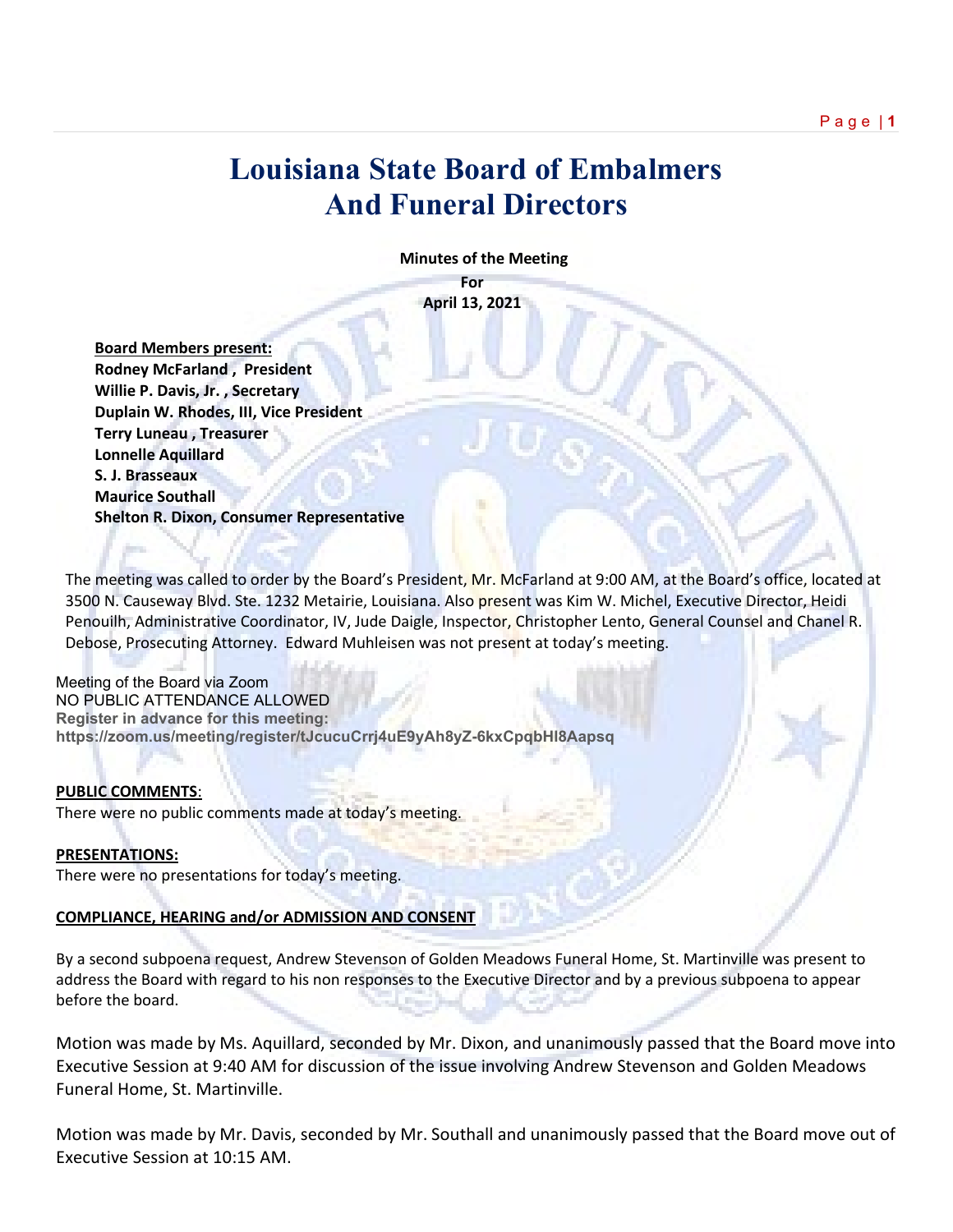#### **FINDINGS OF FACT and DECISIONS of the BOARD**

This matter came before the Louisiana State Board of Embalmers and Funeral Directors on April 13, 2021 for a ruling on request issued ordering that: 1. Andrew Stevenson and the entity operating as Golden Meadows Funeral Home in St. Martinville, Louisiana to show cause why he and his firm did not file a timely answer to a complaint filed under complaint number 19.20.28; and 2. Andrew Stevenson and the entity operating as Golden Meadows Funeral Home in St. Martinville, Louisiana to show cause why he and his firm did not appear before the Board on March 9, 2021 pursuant to the subpoena issued on February 3, 2021. Present:

> **CHANEL R. DEBOSE,** Prosecuting Attorney, for and on behalf of the Louisiana State Board of Embalmers and Funeral Directors, not acting in her capacity as Prosecuting Attorney.

> **CHRIS LENTO**, General Counsel, for and on behalf of the Louisiana State Board of Embalmers and Funeral Directors, via Zoom.

> **KIM MICHEL,** Executive Director, for and on behalf of the Louisiana State Board of Embalmers and Funeral Directors.

> **ANDREW STEVENSON** appearing on behalf of himself and the entity operating as **GOLDEN MEADOWS FUNERAL HOME.**

After considering the law, the evidence, entire record of these proceedings, and the testimony submitted by the parties for a ruling on the Subpoenas issued ordering ANDREW STEVENSON and the entity operating as GOLDEN MEADOWS FUNERAL HOME, who appeared before the Board to be a part of the proceedings held on April 13, 2021, the Louisiana Board of Embalmers and Funeral Directors rule as follows:

#### **FINDINGS OF FACT**

That ANDREW STEVENSON is a licensed funeral director and embalmer, (#E-2139) and a licensed funeral establishment manager, owner and the designated agent for the entity known as GOLDEN MEADOWS FUNERAL HOME, (#2301), St. Martinville, Louisiana, and, therefore, subject to the jurisdiction of this Board: that evidence contained within the record of these proceedings, and the statements offered reflect that Andrew Stevenson and the entity operating as Golden Meadows Funeral Home failed to show good cause why they did not file a timely answer to complaint number 19.20.28, and Andrew Stevenson and the entity operating as Golden Meadows Funeral Home failed to show good cause why they did not appear before the Board on March 9, 2021 pursuant to the subpoena issued on February 3, 2021, which was issued under penalty of law, including, but not limited to, license suspension. Andrew Stevenson and the entity operating as Golden Meadows Funeral Home received notice that it was their privilege to be represented by counsel. Andrew Stevenson and the entity operating as Golden Meadows Funeral Home received subpoenas that referred to the subpoena powers granted to the Board under LA R.S. 37:840 A. (4), as well as LA R.S. 37:847).

#### **CONCLUSIONS**

As to **Andrew Stevenson and the entity operating as Golden Meadows Funeral Home**, the Board members found that Andrew Stevenson and the entity operating as Golden Meadows Funeral Home failed to show good cause why they did not file a timely answer to complaint number 19.20.28, and Andrew Stevenson and the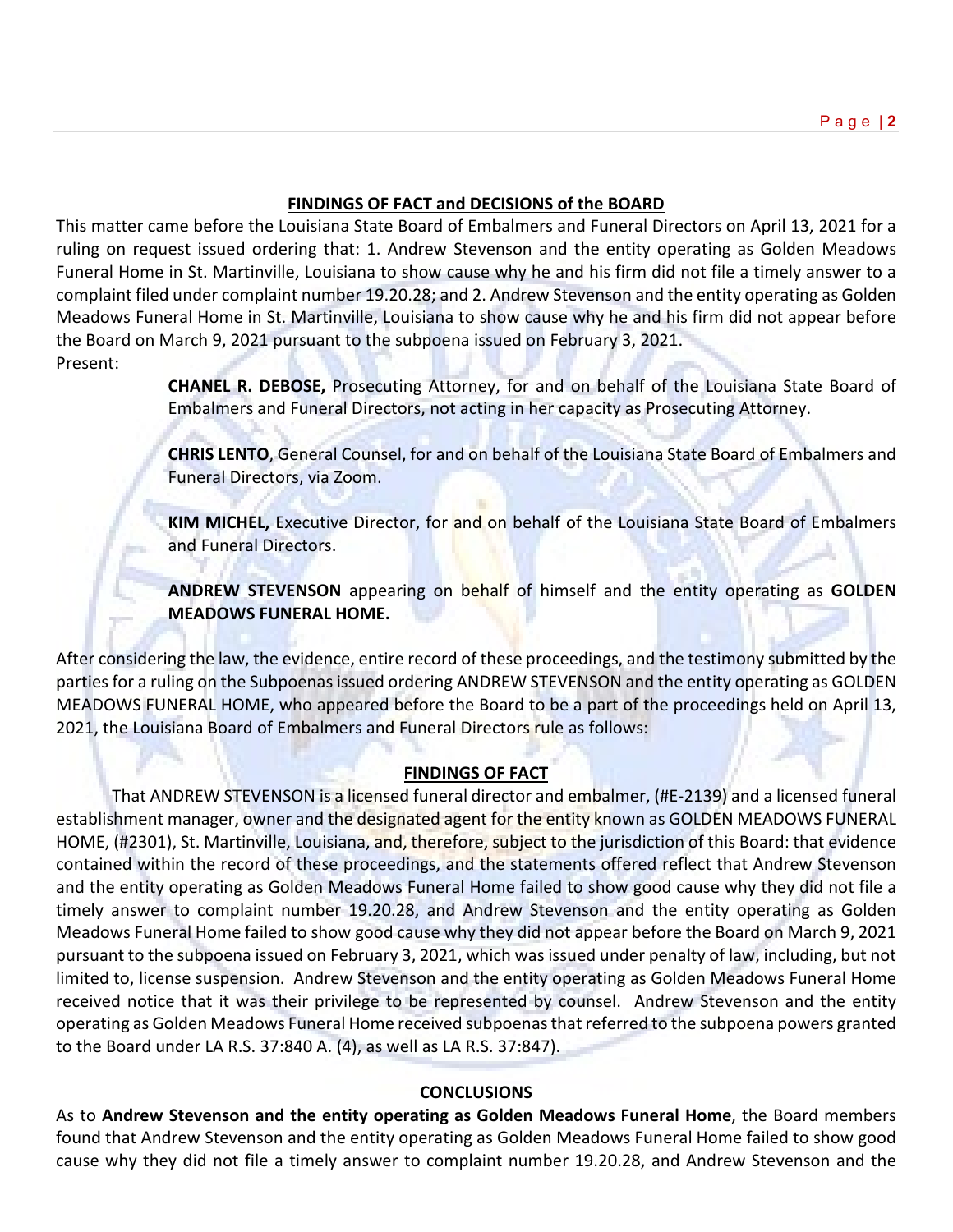entity operating as Golden Meadows Funeral Home failed to show good cause why they did not appear before the Board on March 9, 2021 pursuant to the subpoena issued on February 3, 2021.

#### **DECISION OF THE BOARD**

Accordingly, for the reasons as stated and noted herein above;

**IT IS ORDERED BY THE BOARD** that Andrew Stevenson, manager, owner, and operator of the entity operating as Golden Meadows Funeral Home, funeral director and embalmer license, (#E2139) is suspended for thirty (30) days beginning April 19, 2021. The thirty (30) day suspension will expire on May 18, 2021.

**IT IS FURTHER ORDERED BY THE BOARD** that Andrew Stevenson, manager, owner and operator of the entity operating as Golden Meadows Funeral Home shall notify the Board of the name and license number of the manager who will be managing his firm during the thirty (30) days that his funeral director and embalmer license is under suspension.

**IT IS FURTHER ORDERED BY THE BOARD** that Jude Daigle, Inspector for and on behalf of the Louisiana State Board of Embalmers and Directors, is hereby ordered to perform periodic inspections on the entity operating as Golden Meadows Funeral Home to inspect and to verify that Andrew Stevenson and the entity operating as Golden Meadows Funeral Home is complying with the orders of the Board during the time of the suspension.

**IT IS FURTHER ORDERED BY THE BOARD** that if Andrew Stevenson, manager, owner and operator of the entity operating as Golden Meadows Funeral Home fails to comply with the orders of the Board, then Andrew Stevenson and the entity operating as Golden Meadows Funeral Home will be required to appear before the Board for further sanctions in accordance with the law.

A Resolution was presented to the board members with regard to continuing the update and process for the Complaint Review Committee:

#### **Resolution of the Louisiana State Board of Embalmers**

**BE IT KNOWN, that during the meeting of the Louisiana State Board of Embalmers and Funeral Directors, Metairie, Louisiana, was held on the 13th day of April, 2021, at 9:00 o'clock a.m. a quorum being present, the following resolution was introduced by Ms. Aquillard and seconded by Mr. Southall, to wit:**

**WHEREAS, The Louisiana State Board of Embalmers and Funeral Directors authorize the Complaint Review Committee, which consists of the current President of the Board, Prosecuting Attorney for the Board and the Executive Director of the Board, to allow the Complaint Review Committee to process complaints and to perform investigative procedures as necessary, all of which shall remain unidentified and unspecified throughout the absolute process of the complaint investigation;** 

**WHEREAS, The Louisiana State Board of Embalmers and Funeral Directors may include additional investigative procedures of complaints by permitting informal conferences of all parties involved to further determine the necessity of a formal hearing to be scheduled before the entire members of the board;**

**WHEREAS, The Louisiana State Board of Embalmers and Funeral Directors shall allow legal counsel to be present during an informal hearing with said parties and to include a transcription of the proceedings on record for the purpose of complaint rationality;**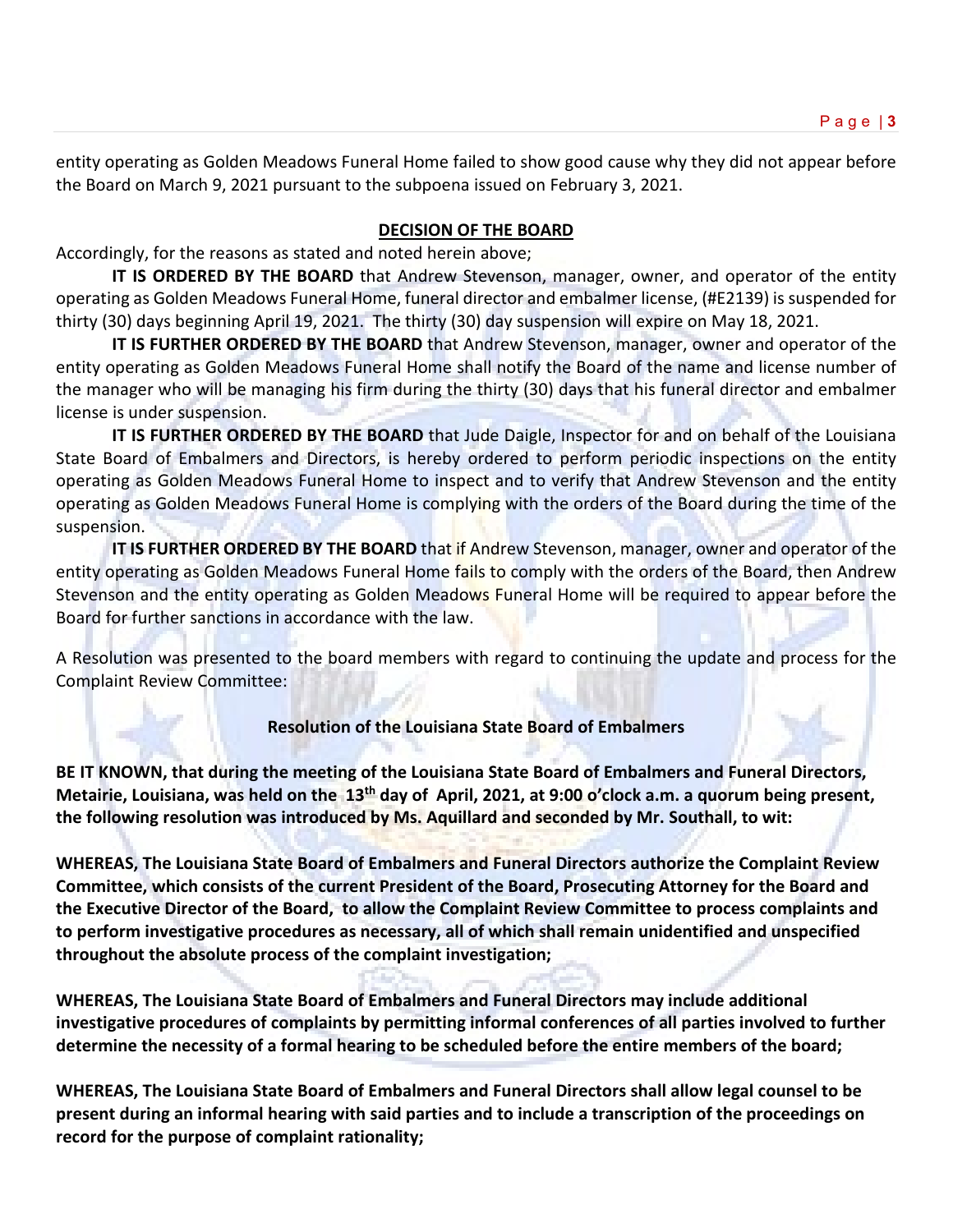**WHEREAS, this board is of the belief that by allowing this additional procedure within the Complaint Review Committee and the complaint process, the Board will be providing an extra step to the complaint process for improved transparency and to provide enhanced management for the complaints.**

**NOW THEREFORE, BE IT RESOLVED, that the Louisiana State Board of Embalmers and Funeral Directors, Metairie, hereby authorizes the Complaint Review Committee to begin implementing, as necessary, to the complaint investigative process, informal conferences.**

**BE IT FURTHER RESOLVED, that The Louisiana State Board of Embalmers and Funeral Directors agree to the addition of informal conferences of the Complaint Review Committee if the committee deems it necessary.**

**The above and foregoing resolution was adopted by the Louisiana State Board of Embalmers and Funeral Directors of Metairie at its meeting on the 13th day of April at 9:00 o'clock a.m.**

**YEAS: \_\_7\_\_\_\_**

**NAYS:\_\_\_0\_\_\_**

### **Absent:\_\_1\_\_**

A Resolution was presented to the board members with regard to an inquiry for an Attorney General's Opinion, a letter has been drafted for the request and this resolution is required to accompany same;

**Resolution of the Louisiana State Board of Embalmers**

**BE IT KNOWN, that during the meeting of the Louisiana State Board of Embalmers and Funeral Directors, Metairie, Louisiana, was held on the 13th day of April, 2021, at 9:00 o'clock a.m. a quorum being present, the following resolution was introduced by Mr. Brasseaux and seconded by Mr. Rhodes, to wit:**

**WHEREAS, The Louisiana State Board of Embalmers and Funeral Directors would like to request an Attorney General Opinion regarding the implementation of an online portal for the purposes of administering licensee applications, renewals and maintenance, including the submission of required documents for applications, renewals, continuing education, inspections, investigations and various other related tasks,**

**WHEREAS, The Board is currently utilizing the older, paper-based method for applications and renewals, file maintenance and inspections, resulting in a significant waste of time and money because of the inherent inefficiency of this outdated process,** 

**WHEREAS, the Board wishes to avoid inefficiency and waste, and in order to streamline the process of recordkeeping and the submission of required licensure documents, the Board wishes to provide an online portal so that licensees will be served in an efficient manner during the application, renewal or maintenance of their licenses,** 

**WHEREAS, The Attorney General's Office requires an official resolution from a state board to request an opinion;**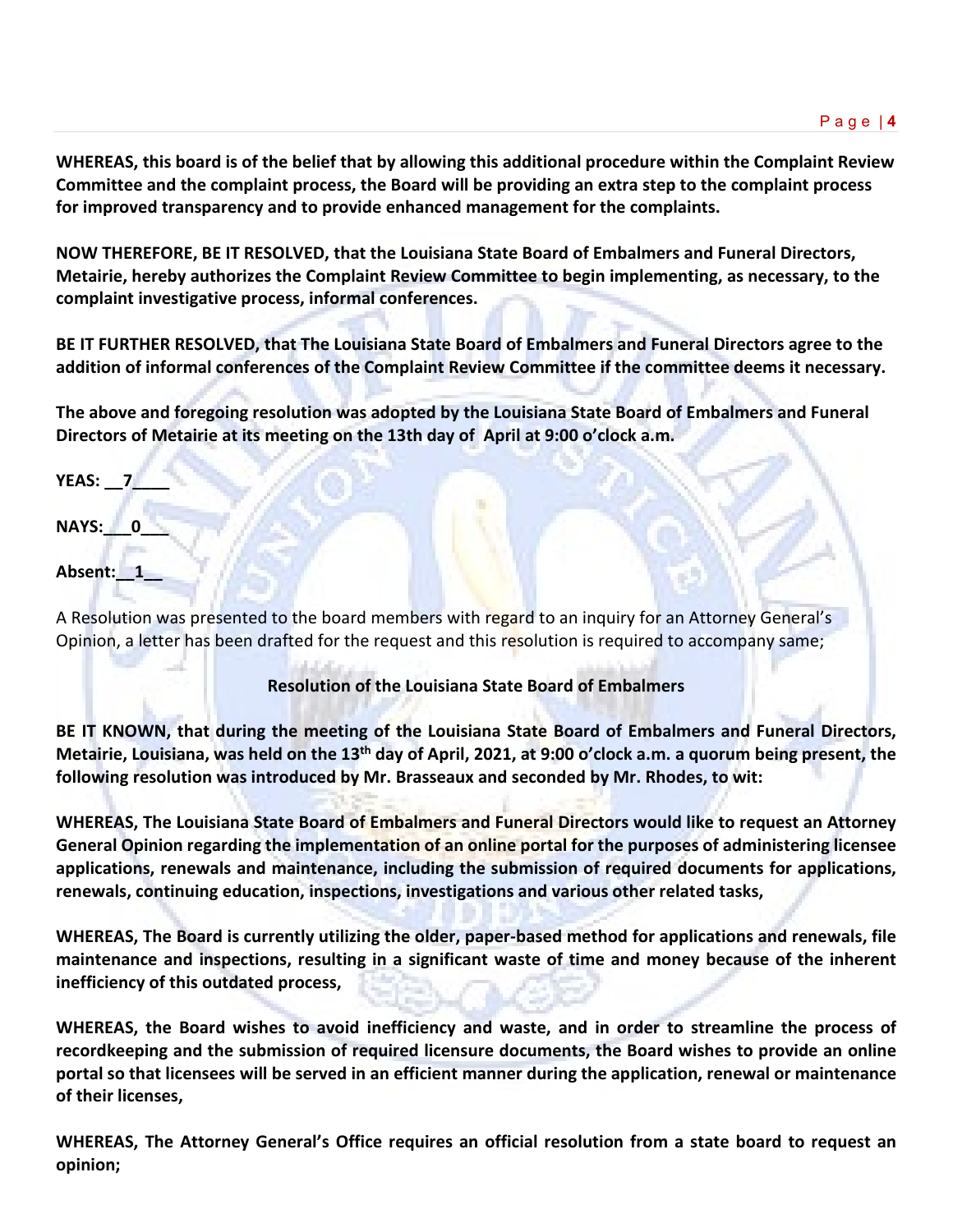**NOW THEREFORE, BE IT RESOLVED, that the Louisiana State Board of Embalmers and Funeral Directors, Metairie, hereby requests an Opinion from Louisiana Attorney General Jeff Landry, concerning the implementation of an online portal provided by the LSBEFD for the submission of documents relating to the application, renewal or maintenance of Board issued licenses.**

**BE IT FURTHER RESOLVED that the President of this Board is hereby authorized to officially submit a request for an Attorney General Opinion on this matter.** 

**The above and foregoing resolution was adopted by the Louisiana State Board of Embalmers and Funeral Directors of Metairie at its meeting on the 13th day of April 2021 at 9:00 o'clock a.m.**

**YEAS: \_\_7\_\_\_\_**

**NAYS:** 0

Absent: 1

A discussion ensued with regard to LA R.S. 37:842. H., Every license issued hereunder shall be signed by the president and secretary of the board, and bear the imprint of the board's seal. The board shall register each license holder as being duly licensed for the purpose covered by such license.

Mr. McFarland brought this to the attention of Ms. Michel and that funeral establishments and crematory authority licenses are not signed by the president, only the secretary.

Ms. Michel stated that, as has been done in the past which has continued with a repeat of the process, there was never an initial license issued to funeral establishments and crematories and that only a license with an expiration date for renewal has always been issued.

Ms. Michel stated that an initial license can be created for establishments and crematories and bear the signatures of the President as well as the Secretary.

Ms. Michel presented her report; noting that Certemy is progressing with moving forward for the website implementation and that the "live" date should be soon.

Ms. Michel presented the Board with the Conference report for exam statistics as well as licensing report for new licenses, reinstatements and interns registered.

# **License & Registry Update**

Updated on 4/9/2021 from March 2021 meeting

**Funeral Establishments - new issue**

**Establishment Ownership/Location/Name Change**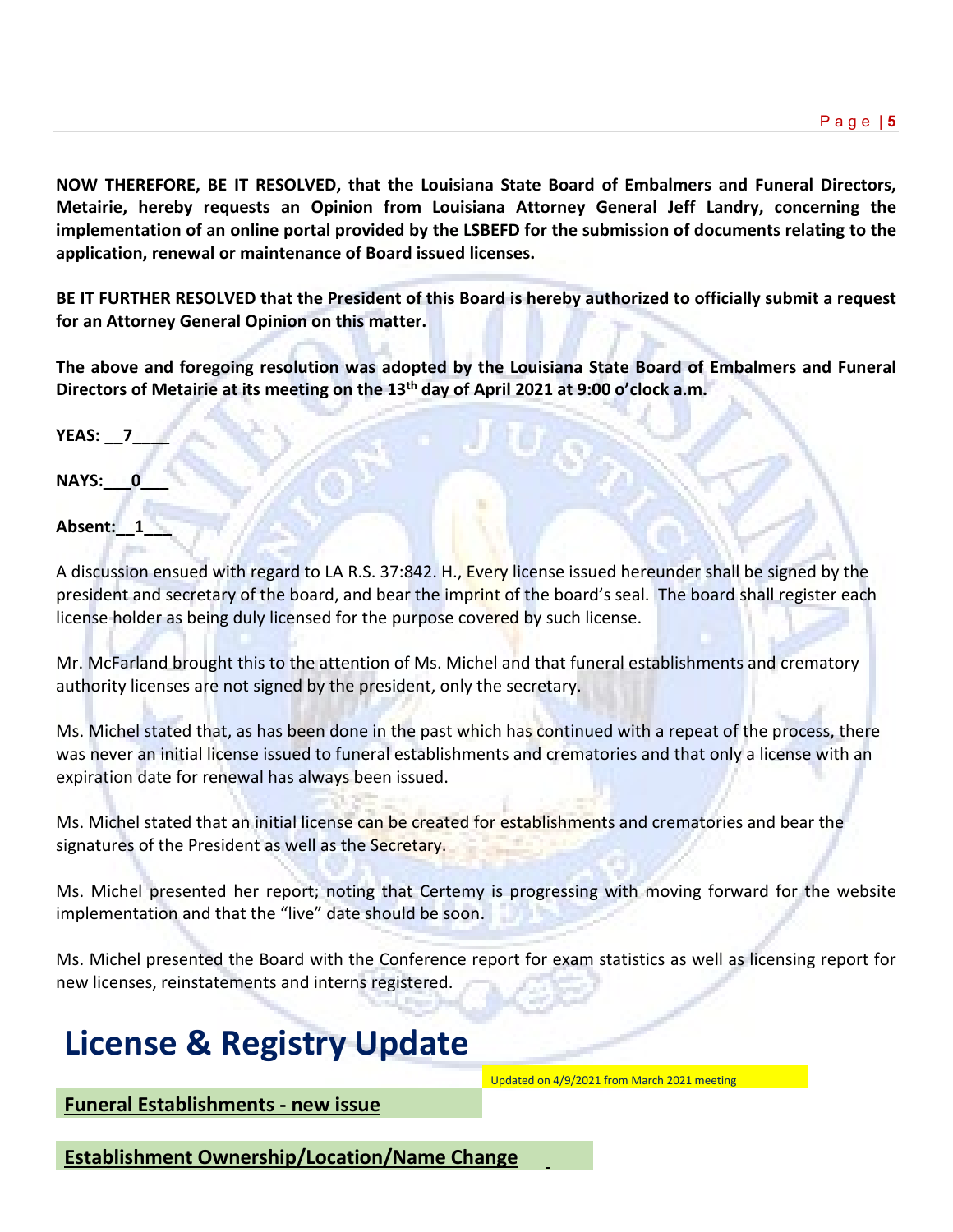| <b>Crematory Establishment - new issue</b>  |          |                                                          |      |  |
|---------------------------------------------|----------|----------------------------------------------------------|------|--|
|                                             |          |                                                          |      |  |
|                                             |          | <b>Embalmer and Funeral Director License - new issue</b> |      |  |
| <b>Thomas Cassaniti</b>                     | E-2918   |                                                          |      |  |
| <b>Stacie Ralph</b>                         | E-2919   |                                                          |      |  |
|                                             |          |                                                          |      |  |
| <b>Funeral Director License - new issue</b> |          |                                                          |      |  |
| Robert Lawson, II                           | $U-1726$ |                                                          |      |  |
| Paige Aymond                                | $U-1727$ |                                                          |      |  |
|                                             |          |                                                          |      |  |
| <b>Retort Operator License - new issue</b>  |          |                                                          |      |  |
| <b>Brian Carroll</b>                        | 378      | <b>Steve Stroud</b>                                      | 381  |  |
| <b>Thomas Vercher</b>                       | 379      | James Rogers                                             | 382  |  |
| Michael Murphy                              | 380      | <b>Mallory Nugent</b>                                    | 383  |  |
|                                             |          |                                                          |      |  |
| <b>Internships Registered</b>               |          |                                                          |      |  |
| <b>Lillian Jackson</b>                      | 0520     | Dennis Kazmierczak                                       | 0526 |  |
| <b>Trystan Kostecky</b>                     | 0521     | Ansonia Jackson                                          | 0527 |  |
| <b>Ashley Cunningham</b>                    | 0522     | <b>Alores Combs</b>                                      | 0528 |  |
| <b>Miranda Lambert</b>                      | 0523     |                                                          |      |  |
| <b>Velma Wright</b>                         | 0524     |                                                          |      |  |
| <b>Krisner Sumbler</b>                      | 0525     |                                                          |      |  |
|                                             |          |                                                          |      |  |
|                                             |          |                                                          |      |  |

Mr. Daigle presented his inspector's report as; 81, 250 miles is the total mileage on the 2017 Ford Fusion. Since the beginning of 2021 a total of 165 inspections have been done so far this year. 64 Inspections since the last meeting. This represents the total number of inspections since the beginning of 2021.

Motion was made by Mr. Southall, seconded by Mr. Davis and unanimously passed that the Executive Director's report as well as the Inspector's report as presented be accepted.

The minutes of January 12, 2021 and March 9, 2021 were presented for review and approval.

Motion was made by Mr. Dixon and seconded by Ms. Aquillard and unanimously passed that the minutes be accepted as presented.

The financial report and budget for FY 20/21 was presented for review and consideration.

Motion was made by Mr. Southall, seconded by Mr. Dixon and unanimously passed that the financial report be accepted as presented.